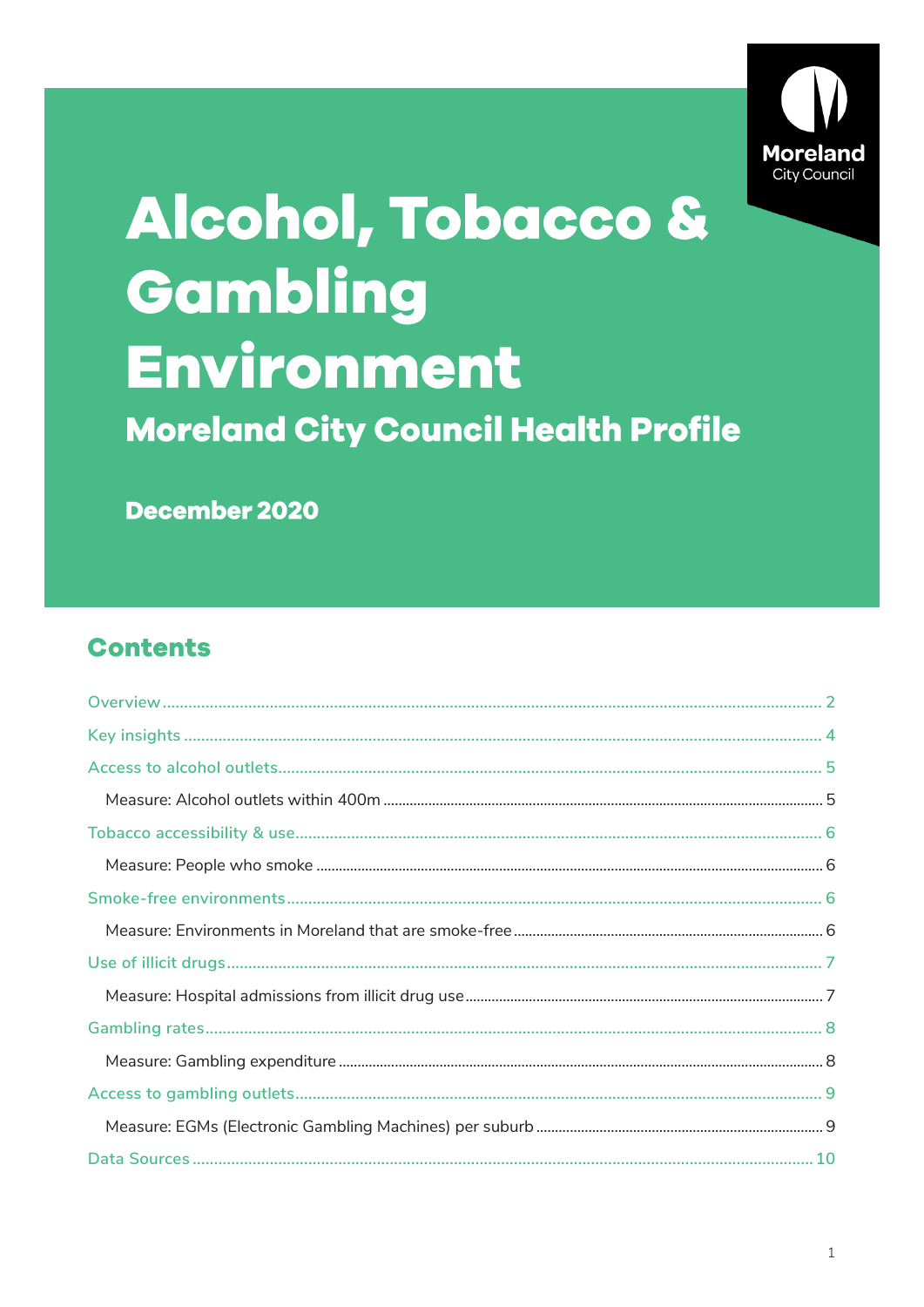# <span id="page-1-0"></span>**Overview**

### Tobacco Harm

Tobacco is a highly addictive stimulant that contains nicotine, a toxic substance that is found in cigarettes, cigars and pipes (Department of Health, 2019). Smoking tobacco is a major health concern. People who smoke tobacco have higher risks of many diseases and have poorer health outcomes (Department of Health, 2017). Long term smokers have greater health risks. Conditions that smoking increases the likelihood of include:

- Cancer (lung, mouth, throat, stomach, liver, kidney, pancreas, blood and more)
- Chronic respiratory conditions (chronic obstructive pulmonary disease and asthma)
- Heart disease, stroke and blood circulation problems
- Diabetes
- Dental problems (gum disease, tooth loss and sensitivity)
- Vision and hearing loss and
- Fertility problems (Better Health Channel, 2019).

It has been identified that smokers' lives will be cut short by an average of 10 years due to one of the above conditions when compared to non-smokers (Department of Health, 2020).

Smoking not only affects the health of the individual, but also impacts the health of those who live or are in an environment where there is on-going exposure to smoke. Second-hand smoke is a term that describes the smoke that has come from a burning tobacco product that has been inhaled by someone other than the 'active smoker' or who it was intended for. Children who live with parents that are regular smokers and those in certain occupations are some of those who experience a higher rate of secondhand smoking or passive smoking (Better Health Channel, 2017).

#### Alcohol Harm

Alcohol is a drug that alters the way people think, feel and behave and is both addictive and a depressant (Department of Health, 2019). There are many contributing factors to how alcohol affects people including gender, medical conditions, use of other drugs/medications, weight and age. Over consumption and binge drinking are two behaviours that pose the biggest risk to health. Long term and chronic alcohol users are more likely to develop mental health conditions, diabetes, weight gain, cancers (stomach, bowel, liver, etc.), and heart conditions, have liver failure or sustain an injury while under the influence. Unborn babies are also at risk of health conditions if their mother consumes alcohol whilst pregnant (Department of Health, 2020). Consumption of alcohol can also impact family relationships, exacerbate domestic violence as well as create financial and social stress (Department of Health, 2020).

Drinking culture in Australia is often fuelled by peer pressure and the belief that alcohol is a necessity for many social events. Young people are most at risk from the pressures to consume alcohol which could contribute to the higher rates of binge drinking from this age group (VicHealth, 2014). Men are also more likely to exceed the recommended single occasion drinking guidelines than women (Australian Bureau of Statistics, 2018).

#### Gambling Harm

Gambling harm is any negative consequence that comes from gambling and includes financial, relationship, health, emotional, work or cultural issues. Gambling harm can result from a person's own gambling or someone else's and leads to poorer health and wellbeing of the individual, family, community or population (Victorian Responsible Gambling Foundation, 2020). This might include:

- Financial harm: unable to pay for essential needs such as food, housing and medical supplies
- Poor mental health: increased rates of depression, anxiety and suicidal thoughts
- Social health: disruption and conflict within family relationships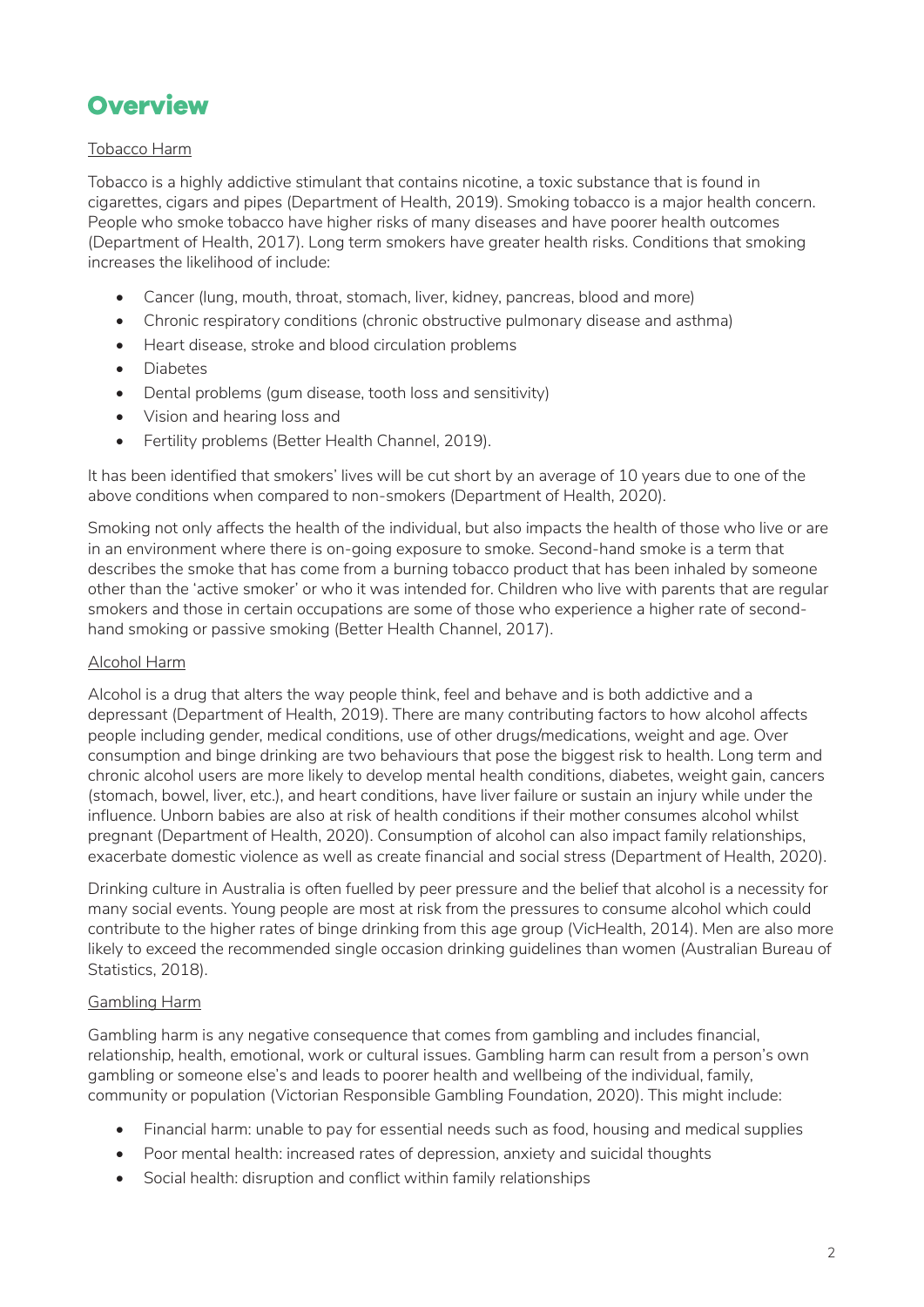• Co-morbidity: problem gamblers are more likely to excessively consume alcohol and smoke, leading to conditions previously mentioned (Victorian Responsible Gambling Foundation,2020).

Key issues regarding the impact of gambling harm from the recent *Victorian Population Gambling and Health Study (2018-19) include:* 

- Gambling harm increases significantly with each gambling risk category, e.g. it was reported by 29% of low-risk gamblers, 59% of moderate-risk and 100% of problem gamblers.
- Self-reported life satisfaction decreased with each gambling risk category and was lowest in problem gamblers.
- The gambling forms with the greatest population impact in relation to prevalence and source of gambling problems were electronic gambling machines (EGMs) (38%), casino table games (15%) and Keno (13%).
- Over the last ten years the internet has become the preferred method for betting, used by 78% and 35% of sports bettors and race bettors.

# Moreland context

Moreland has a higher proportion of on-licence liquor premises within 400 metres of people's homes than neighbouring Local Government Areas, particularly in the southern suburbs of Brunswick, Brunswick East, Brunswick West and Coburg. Moreland also has a higher proportion of smokers than the Victorian average, with higher rates for Aboriginal Victorians, LGBTIQA+ adults and women from low-income households. There has been an increase in hospital admissions from drug use since 2009, particularly for young males, although these rates are still lower than the Greater Melbourne average.

Gambling losses from poker machines have stayed relatively stable since 2012, with approximately \$63 million lost per annum, and remains a public health issue for Moreland. The highest losses per gambling machine are hotels, not clubs, and Brunswick is the suburb with the highest gambling machine density in the municipality. Venue closures due to Covid-19 have changed gambling behaviour, with an increase in forms of online gambling, and changes to patterns of expenditure since re-opening. The ongoing impacts on all forms of gambling will need to be closely monitored in the near future.

In summary, key issues include:

- A higher proportion of smokers than Victoria
- High access to off and on-licence alcohol premises in Brunswick and Brunswick East
- Increase in hospital admissions from illicit drug use, especially for young people
- Continued high level of losses on poker machines in the municipality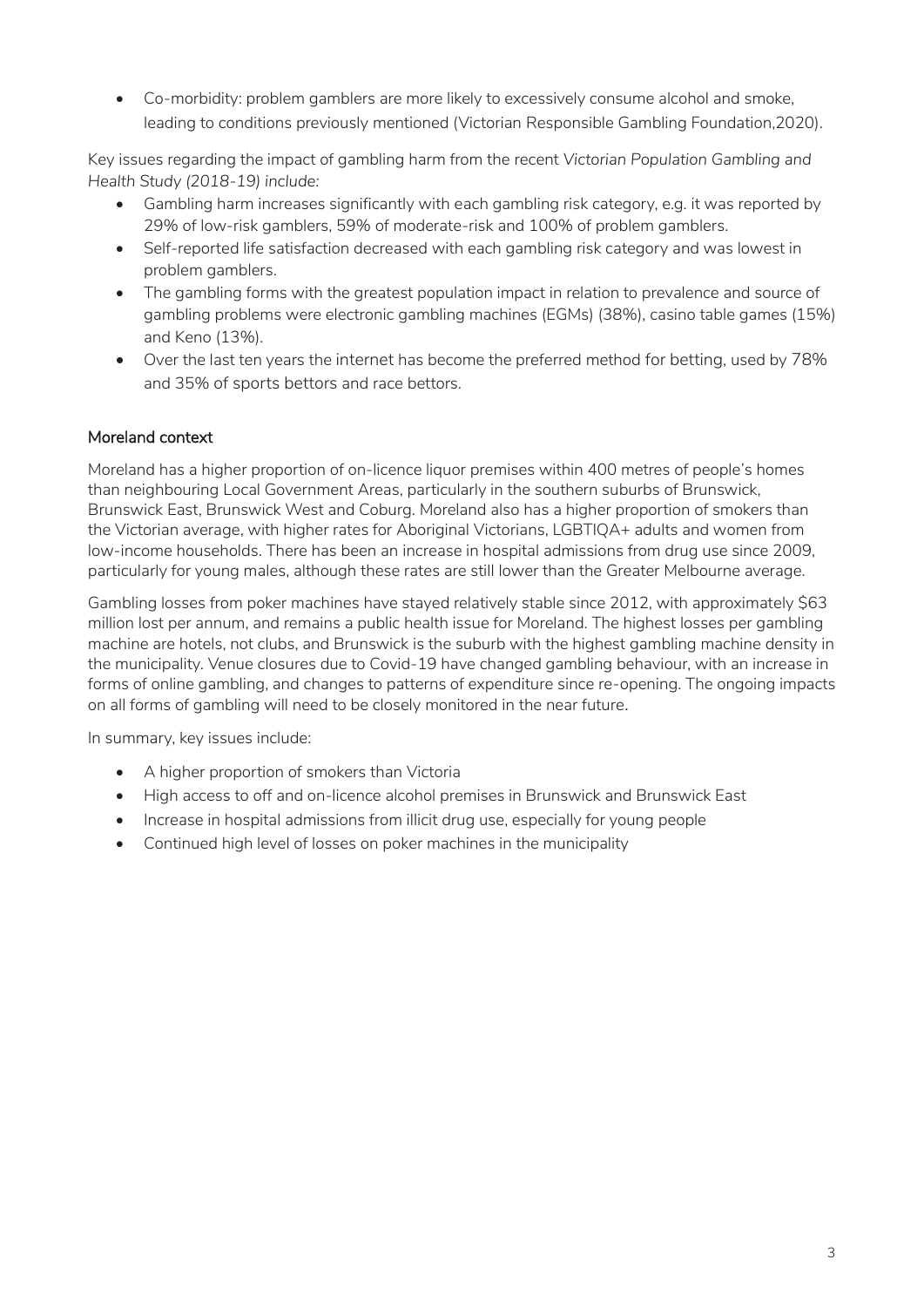# <span id="page-3-0"></span>**Key insights**

### **Access to alcohol outlets**

- Moreland has an average number of 2.5 on-licenses within 400m. This is higher than Moonee Valley (1.9) and Darebin (2.3) but lower than Maribyrnong (2.9).
- Within Moreland, Gowanbrae (0) and Hadfield (0.1) have the lowest number of on-licenses within 400m, whereas Brunswick East (10.7) and Brunswick (6.7) have the highest.

### **Smoking and Tobacco Use**

• In 2017, over one in ten (12.5%) of adults in Moreland smoked daily, which is consistent with the Victorian average (12.4%). An additional 6.1% of adults reported smoking occasionally.

#### **Illicit drug use**

- In the 2018-19 year there were 451 hospital admissions from drug use in Moreland. Over half of these hospital admissions were from people aged 25-29 years, and two thirds were male.
- Hospital admission rates in Moreland have increased annually for the past six years but remain lower than the average for Greater Melbourne.

### **Gambling rates**

• Gambling expenditure in Moreland has remained relatively stable in the past six years between \$61.6-\$64.2 Million and has remained below the average for Greater Melbourne. Data for the 2019/20 year has been impacted by the closures of gambling venues due to the COVID-19 pandemic.

### **Access to gambling outlets**

- Across Moreland there were 12 gambling venues with a total of 641 EGMs across six suburbs in 2018/19.
- Brunswick had both the highest number of EGMs (248) and the highest gambling expenditure (\$21.5 Million).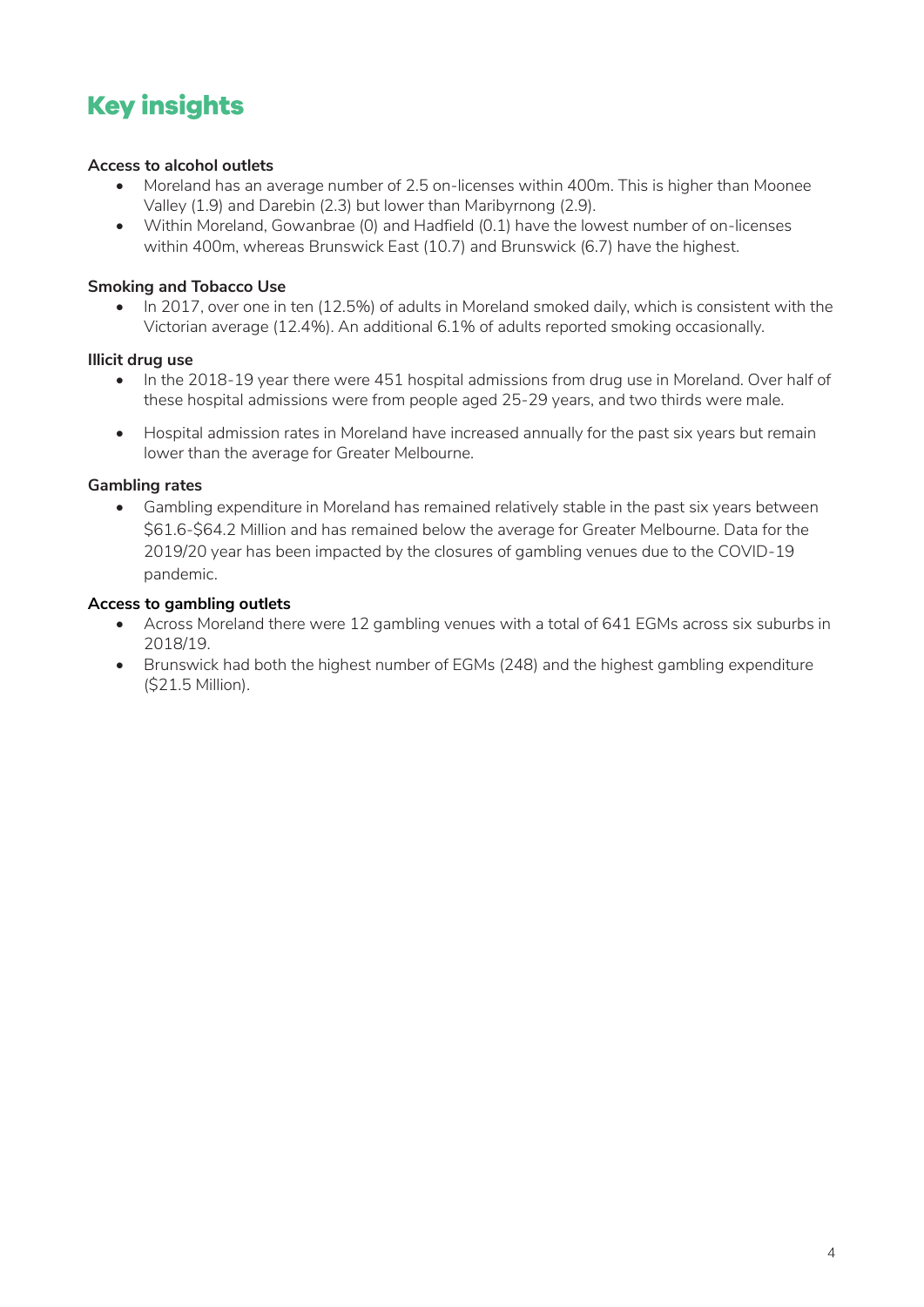# <span id="page-4-0"></span>**Access to alcohol outlets**

# <span id="page-4-1"></span>**Measure: Alcohol outlets within 400m**

Moreland has an average number of 2.5 on-licenses within 400m. This is higher than Moonee Valley (1.9) and Darebin (2.3) but lower than Maribyrnong (2.9). Within Moreland, Gowanbrae (0) and Hadfield (0.1) have the lowest number of on-licenses within 400m, whereas Brunswick East (10.7) and Brunswick (6.7) have the highest.

| Area                  | Within<br>400m | Within<br>800m |
|-----------------------|----------------|----------------|
| Glenroy               | 0.2            | 0.8            |
| Gowanbrae             | 0              | $\Omega$       |
| Hadfield              | 0.1            | 1.1            |
| Fawkner               | 0.4            | 0.9            |
| Pascoe Vale           | 0.4            | 1.9            |
| Pascoe Vale South     | 0.5            | 1.1            |
| Coburg North          | 0.3            | 0.8            |
| Oak Park              | 0.2            | 0.6            |
| Coburg                | 1.3            | 1.9            |
| <b>Brunswick West</b> | 1.1            | 2.5            |
| <b>Brunswick</b>      | 6.6            | 9.2            |
| <b>Brunswick East</b> | 10.7           | 7.7            |
| Moreland              | 2.5            | 3.3            |
|                       |                |                |

Table. Average number of on-licenses within 400m and 800m.



#### Source: Australian Urban Observatory 2018

#### **Table.** Average number of on-licenses within **400m** by LGA

| <b>LGA</b> | Moreland | Moonee Valley | Darebin | Maribyrnong |
|------------|----------|---------------|---------|-------------|
| 400m       | 2.5      | 1.9           |         |             |

Source: Australian Urban Observatory 2018



# PANDEMIC

Feeling anxious or stressed during the COVID-19 pandemic may have increased alcohol intake for some people (VicHealth 2020).

PRIORITY GROUPS

Women who have partners who drink excessively are more than twice as likely to experience physical abuse at the hands of a partner. Alcohol is a contributing factor to violence against women (Women's Health Victoria, 2017). Women who consume alcohol are also less likely to use alcohol and drug treatments due to fear of losing children, social stigma and the lack of gender-sensitive treatment programs (Women's Health Victoria, 2017).

Aboriginal Victorians present at emergency departments for alcohol-related causes at more than four times the rate of other Victorians (DPC 2015, in Korin Korin Balit-Djak, 2017).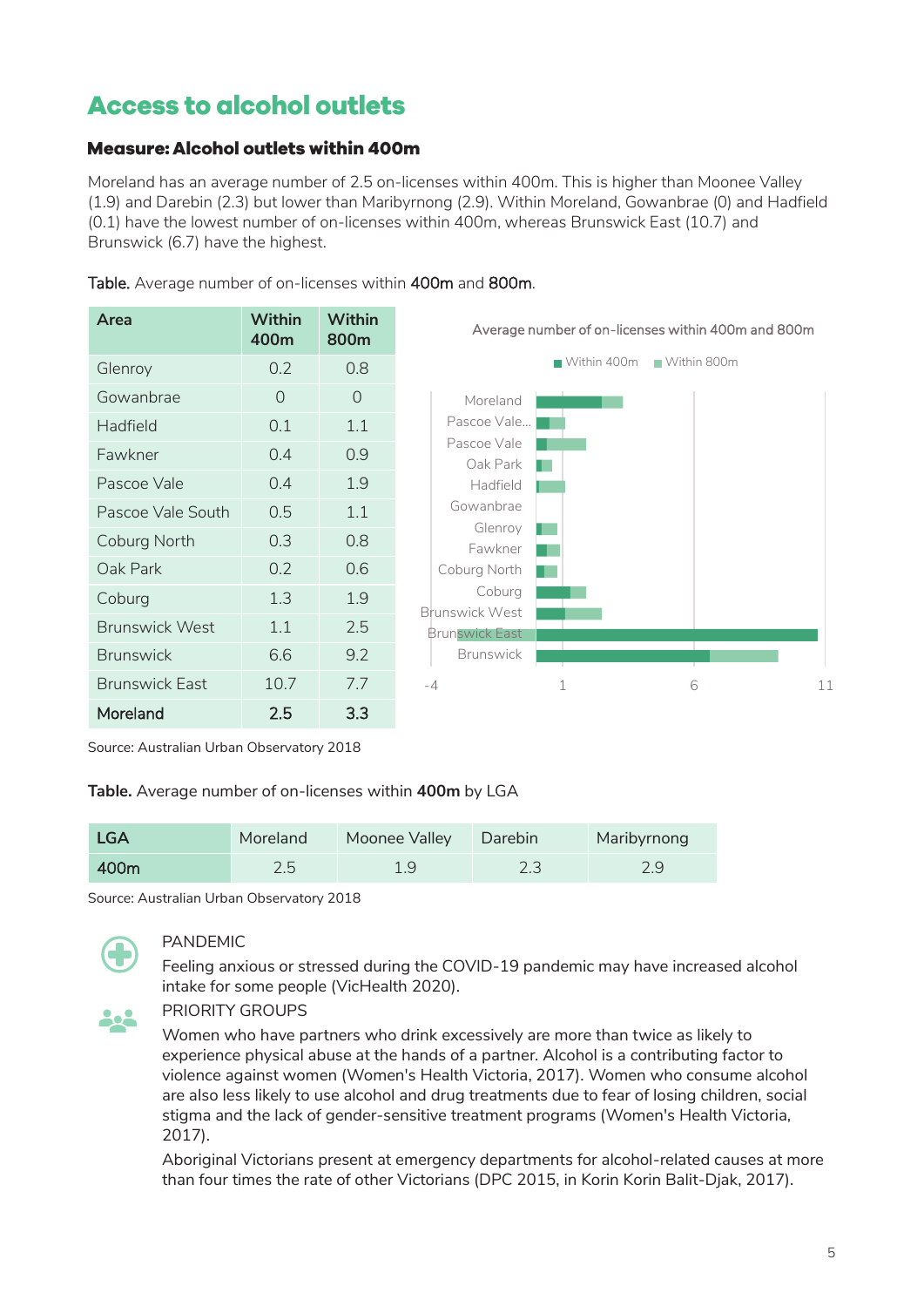# <span id="page-5-0"></span>**Tobacco accessibility & use**

### <span id="page-5-1"></span>**Measure: People who smoke**

In 2017, over one in ten (12.5%) of adults in Moreland smoked daily, which is consistent with the Victorian average (12.4%). An additional 6.1% of adults reported smoking occasionally.

Table. Proportion of the adult population smoking status and frequency in Moreland LGA compared to Victoria in 2017

| <b>Smoking</b><br>status | % Moreland | % Victoria | <b>Smoking</b><br>frequency |
|--------------------------|------------|------------|-----------------------------|
| Current smoker           | 18.6%      | 16.7%      | Daily smol                  |
| Ex-smoker                | 24.5%      | 24.4%      | Occasiona                   |
| Non-smoker               | 55.9%      | 58.1%      |                             |

| <b>Smoking</b><br>status | % Moreland | % Victoria | <b>Smoking</b><br>frequency | % Moreland | % Victoria |
|--------------------------|------------|------------|-----------------------------|------------|------------|
| Current smoker           | 18.6%      | 16.7%      | Daily smoker                | 12.5%      | 12.4%      |
| Ex-smoker                | 24.5%      | 24.4%      | Occasional smoker           | $6.1\%$    | 4.3%       |

Source: Victorian Population Health Survey 2017



#### PANDEMIC

There was a mix of both positive and negative results for smoking rates during the pandemic (VicHealth 2020). Some Victorians attempted to quit because they believed smoking would increase the severity of COVID-19 if they were to contract the virus and many wanted to save money due to job loss of financial uncertainty (VicHealth, 2020).



### PRIORITY GROUPS

Women with lower levels of education or from low-income households have higher rates of smoking compared to other women. Tobacco usage in women has the same health outcomes as men, however, women are exposed to additional risks such as smoking while pregnant (impact on child), smoking while taking an oral contraceptive and increased risk of cervical cancer (Women's Health Victoria 2017).

LGBTQIA+ adults have higher daily smoking rates compared to non-LGBTQIA+ adults, these rates are 17.8% and 12.3%, respectively (Victorian Agency for Health Information 2017).

Tobacco use by Aboriginal people in Victoria aged over 18 years is more than three times the rate of non-Aboriginal people (Korin Korin Balit-Djak 2017).

# <span id="page-5-2"></span>**Smoke-free environments**

# <span id="page-5-3"></span>Measure: Environments in Moreland that are smoke-free

Smoke free areas in Moreland include those that are mandated by the Victorian Tobacco Act 1987. Exposure to second-hand smoke is known to increase the risk of numerous health problems, particularly among young children. Reducing exposure to second-hand tobacco smoke by implementing smoke-free areas provides the community with protection from the harmful effects of second-hand smoke (Department of Health and Human Services, 2020). Council may prescribe designated smoke free environments under Part 4 of the General Local Law 2018.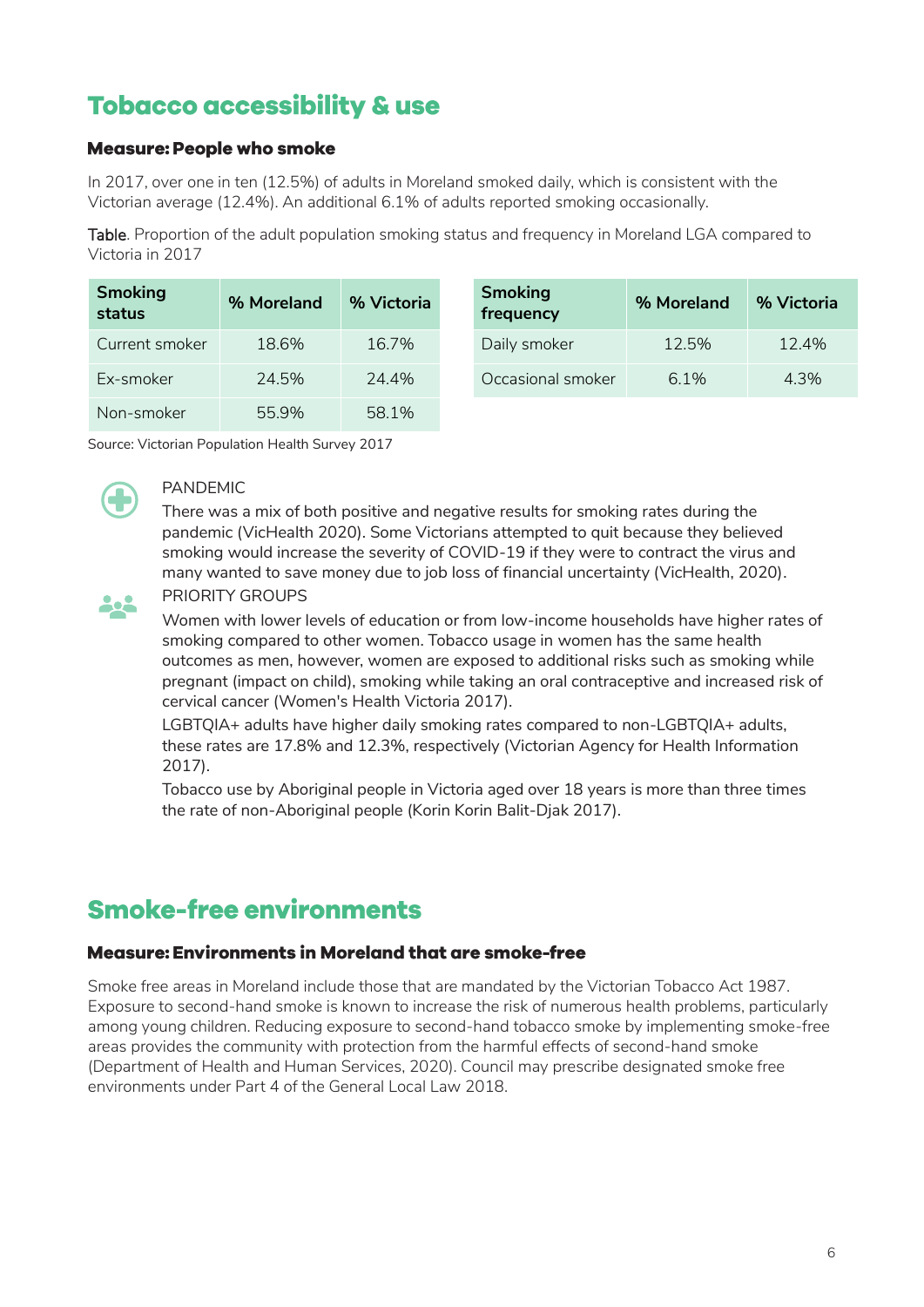# <span id="page-6-0"></span>Use of illicit drugs

# <span id="page-6-1"></span>Measure: Hospital admissions from illicit drug use

In the 2018-19 year there were 451 hospital admissions from drug use in Moreland. Over half of these hospital admissions were from people aged 25-29 years, and two thirds were male. Hospital admission rates in Moreland have increased annually for the past six years but remain lower than the average for Greater Melbourne.

Table. Total number of hospital admissions from illicit drug use for the year 2018-19

| <b>Hospitalisation rate</b><br>Year<br>from illicit drug use |          |                      | Hospitalisation rate from illicit drug use<br>Greater Melbourne<br>Moreland |
|--------------------------------------------------------------|----------|----------------------|-----------------------------------------------------------------------------|
|                                                              | Moreland | Greater<br>Melbourne | 35                                                                          |
| 2018/19                                                      | 24.8     | 33.6                 | 30                                                                          |
| 2017/18                                                      | 23.1     | 26.1                 | 25<br>20                                                                    |
| 2016/17                                                      | 22.7     | 28.8                 | 15                                                                          |
| 2015/16                                                      | 22.6     | 27                   | 10                                                                          |
| 2014/15                                                      | 18.1     | 24.8                 | 5                                                                           |
| 2014/13                                                      | 12.6     | 18.7                 |                                                                             |

Source: AOD Stats 2019

Table. Total number of hospitalisations by age and by sex

| Age            | <b>Hospitalisations</b><br>from illicit drug use | %     | <b>Sex</b> | <b>Hospitalisations</b><br>from illicit drug use | %     |
|----------------|--------------------------------------------------|-------|------------|--------------------------------------------------|-------|
| $0-14$ years   | No data                                          |       | Male       | 296                                              | 65.6% |
| $15-24$ years  | 98                                               | 21.7% | Female     | 155                                              | 34.4% |
| 25-39 years    | 229                                              | 50.8% | Total      | 451                                              | 100%  |
| 40-64 years    | 108                                              | 23.9% |            |                                                  |       |
| $65$ years $+$ | No data                                          | -     |            |                                                  |       |
| <b>Total</b>   | 451                                              | 100%  |            |                                                  |       |

| %     | <b>Sex</b> | <b>Hospitalisations</b><br>from illicit drug use | $\%$  |
|-------|------------|--------------------------------------------------|-------|
|       | Male       | 296                                              | 65.6% |
| 21.7% | Female     | 155                                              | 34.4% |
| 50.8% | Total      | 451                                              | 100%  |
|       |            |                                                  |       |

2014/13 2014/15 2015/16 2016/17 2017/18

Source: AOD Stats 2019



# PANDEMIC

The trends and patterns of illicit drug use have changed since the pandemic lockdowns began. Rates of usage for some illicit drugs increased (cannabis increased usage 57%) for prior users however rates of usage for some other illicit drugs also decreased (cocaine, MDMA and ketamine) (Australian Institute of Health and Welfare 2020).



PRIORITY GROUPS

In 2019, 2 in 5 (40%) people who identify as LGBTQIA+ recently used illicit drugs (Australian Institute of Health and Welfare 2020).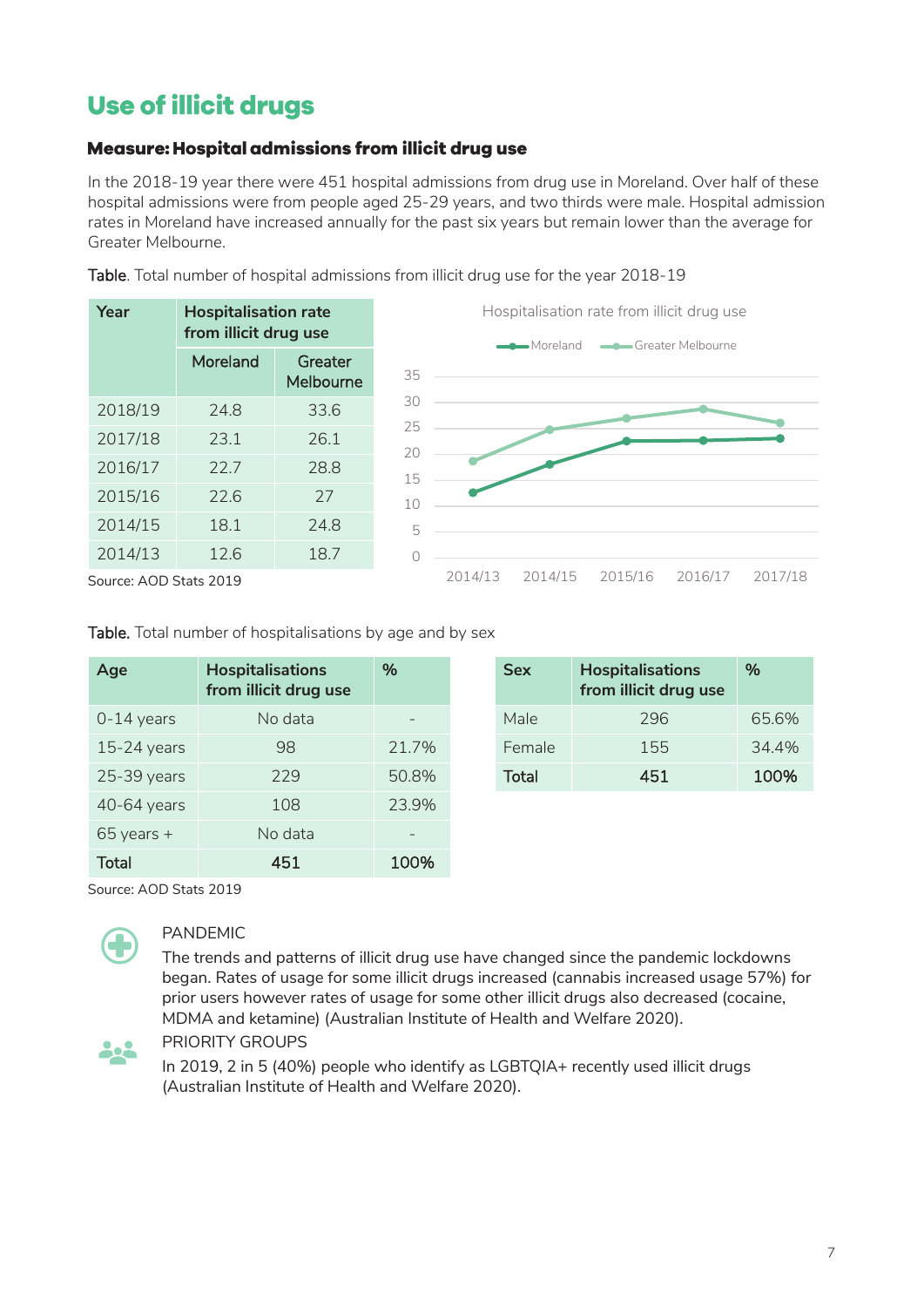# <span id="page-7-0"></span>**Gambling rates**

### <span id="page-7-1"></span>**Measure: Gambling expenditure**

Gambling expenditure in Moreland has remained relatively stable in the past six years between \$61.6- \$64.2 Million and has remained below the average for Greater Melbourne. Data for the 2019/20 year has been impacted by the closures of gambling venues due to the COVID-19 pandemic.

Table. Historical Yearly (2010-2020) EGM LGA Expenditure Data (Moreland LGA).

\*Gambling venues across Victoria have been closed since 16 March 2020 to slow the spread of coronavirus. Gambling expenditure data published during that time reflects these closures (VCGLR).

| Year     | <b>Yearly expenditure (Millions)</b> |                                 |  |  |  |
|----------|--------------------------------------|---------------------------------|--|--|--|
|          | Moreland                             | Metropolitan<br>Melbourne (Avg) |  |  |  |
| 2019/20* | \$45.2                               | \$51.3                          |  |  |  |
| 2018/19  | \$63.5                               | \$70.1                          |  |  |  |
| 2017/18  | \$64.2                               | \$70.4                          |  |  |  |
| 2016/17  | \$61.6                               | \$68.2                          |  |  |  |
| 2015/16  | \$63.5                               | \$68.6                          |  |  |  |
| 2014/15  | S63.5                                | \$67.3                          |  |  |  |



Source: Victorian Commission for Gambling and Liquor Regulation

#### **Table**. Player loss & adult gambling rates per machine & venue

| Year     | <b>Total player</b><br>loss (Millions) | <b>EGMS</b> per<br>1,000 adults | <b>Adults per</b><br>venue |
|----------|----------------------------------------|---------------------------------|----------------------------|
| 2019/20* | \$45.2                                 |                                 |                            |
| 2018/19  | \$63.5                                 | 4.24                            | 12,610                     |
| 2017/18  | \$64.2                                 | 4.43                            | 12,252                     |
| 2016/17  | \$61.6                                 | 4.54                            | 11,837                     |





Source: Victorian Commission for Gambling and Liquor Regulation



#### PANDEMIC

Before closures due to the COVID-19 pandemic, the rate of people who gambled four or more times a week was 23%, this number has risen during the pandemic to 32%. The survey identified that 79% of participants were classified as being at risk, or currently experiencing gambling-related harm. (Australian Gambling Research Centre 2020).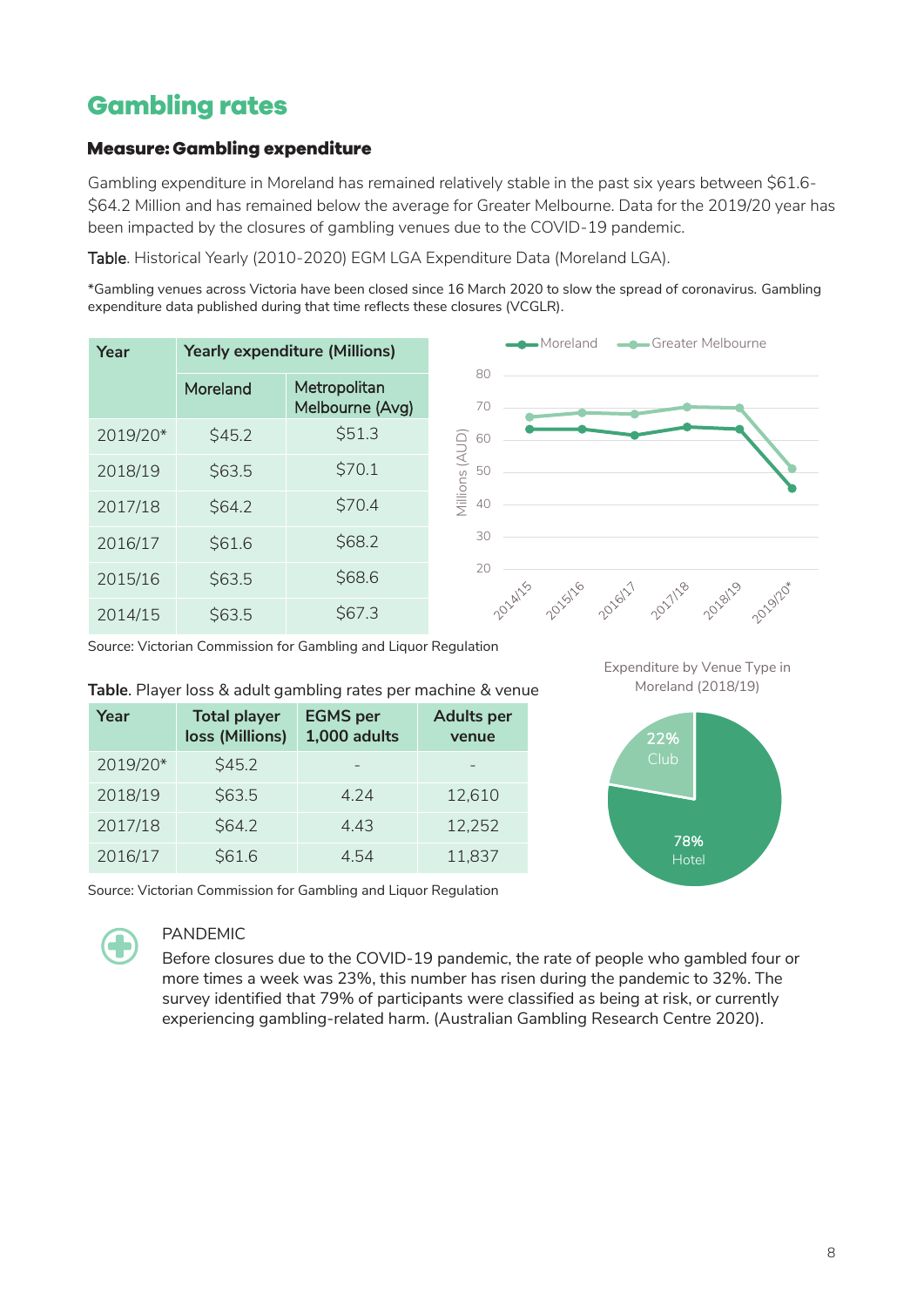# <span id="page-8-0"></span>**Access to gambling outlets**

# <span id="page-8-1"></span>**Measure: EGMs (Electronic Gambling Machines) per suburb**

In 2018/19 there were 12 gambling venues with a total of 641 EGMs across six Moreland suburbs: Brunswick, Brunswick East, Coburg, Fawkner, Glenroy, and Pascoe Vale.

Brunswick had both the highest number of EGMs (248) and the highest gambling expenditure (\$21.5 Million).

The following suburbs of Moreland are capped on number of EGMs where the density has been highest: Brunswick, Brunswick East, Brunswick West, Coburg, Coburg North, Fawkner, and Fitzroy North. The Maximum permissible number of gambling machine entitlements in this area is: 551 (as determined under section 3.4A.5(3A). The remainder of the municipality is capped under a 'municipal district' and the maximum number of Moreland's remaining parts is: 514.

EGMs by Moreland suburbs in June 2019



\*'EGM Numbers' are defined as the average number of operating EGM's at the gaming venue during the month. This figure is consistent with the average entitlement applied to the EGM as per tax calculation (VCGLR).



#### Expenditure by suburb in Moreland 2018/19



# PANDEMIC

The closure of gambling and pokies venues did have an immediate benefit for some who gamble, particularly those who are not online gamblers. However, there was an increase in those who signed up to an online betting platform during the pandemic and a rise was seen in the amount of people who started to gamble online (Australian Gambling Research Centre 2020).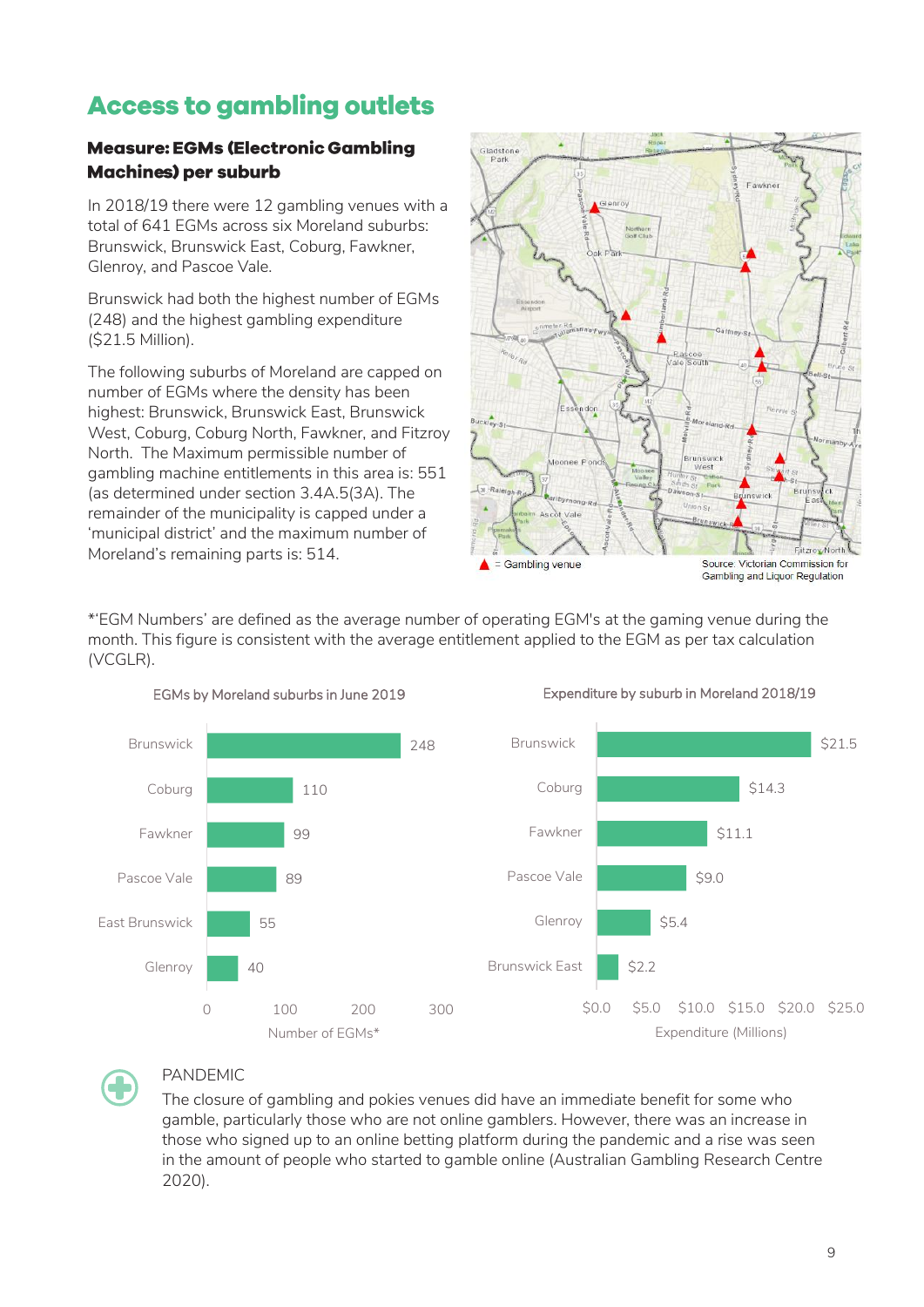# <span id="page-9-0"></span>**Data Sources**

#### **For a full list of references, please refer to the Moreland Health & Wellbeing Profile 2020**

#### AODstats Turning Point Data

AODstats provides information on the harms related to alcohol, illicit and pharmaceutical drug use in Victoria using a wide range of data sources. Data includes emergency presentations, hospital admissions, deaths, service treatment episodes, telephone and online counselling services, serious road injuries and assaults and domestic violence incidents. The most recent data is 2018/19.

#### Australian Gambling Research Centre 2020

The Australian Gambling Research Centre (AGRC) provides high quality, evidence-based publications and resources for policymakers, researchers and professionals in the area of gambling. The most recent data is 2020.

#### Australian Institute of Health and Welfare: Alcohol, Tobacco & Other Drugs Australia 2020

This report consolidates the most recently available information on alcohol, tobacco and other drug use in Australia, and includes key trends in the availability, consumption, harms and treatment for vulnerable populations.

The most recent data is 2020.

#### Australian Urban Observatory

The Australian Urban Observatory is a digital platform that transforms complex urban data into easily understood liveability maps across Australia's 21 largest cities. The Observatory maps key liveability indicators found to be associated with health and wellbeing, and provides a clear understanding of the liveability of cities.

The most recent data is 2018.

#### Department of Health and Human Services 2020

Victorian State Government evidence-based guidance to assist partners in the implementation of actions to reduce tobacco-related harm across a range of settings.

#### Korin Korin Balit-Djak: Aboriginal health, wellbeing and safety strategic plan 2017-2027

Korin Korin Balit-Djak follows the government's commitment to self-determination for Aboriginal Victorians commissioned by the Department of Health and Human Services. This research and discussion has underpinned a new policy platform for health, wellbeing and safety.

#### VicHealth Coronavirus Victorian Wellbeing Impact Study 2020

A survey of 2,000 Victorian adults to explore how their health and wellbeing was affected during the first lockdown of 2020. The survey covered general wellbeing, social connection, healthy eating, physical activity, financial hardship, smoking, alcohol consumption, as well as working and home life. The most recent data is from 2020.

#### Victorian Agency for Health Information 2020

Safer Care Victoria and VAHI were created as a part of government reforms to improve quality and safety across Victoria's public healthcare system.